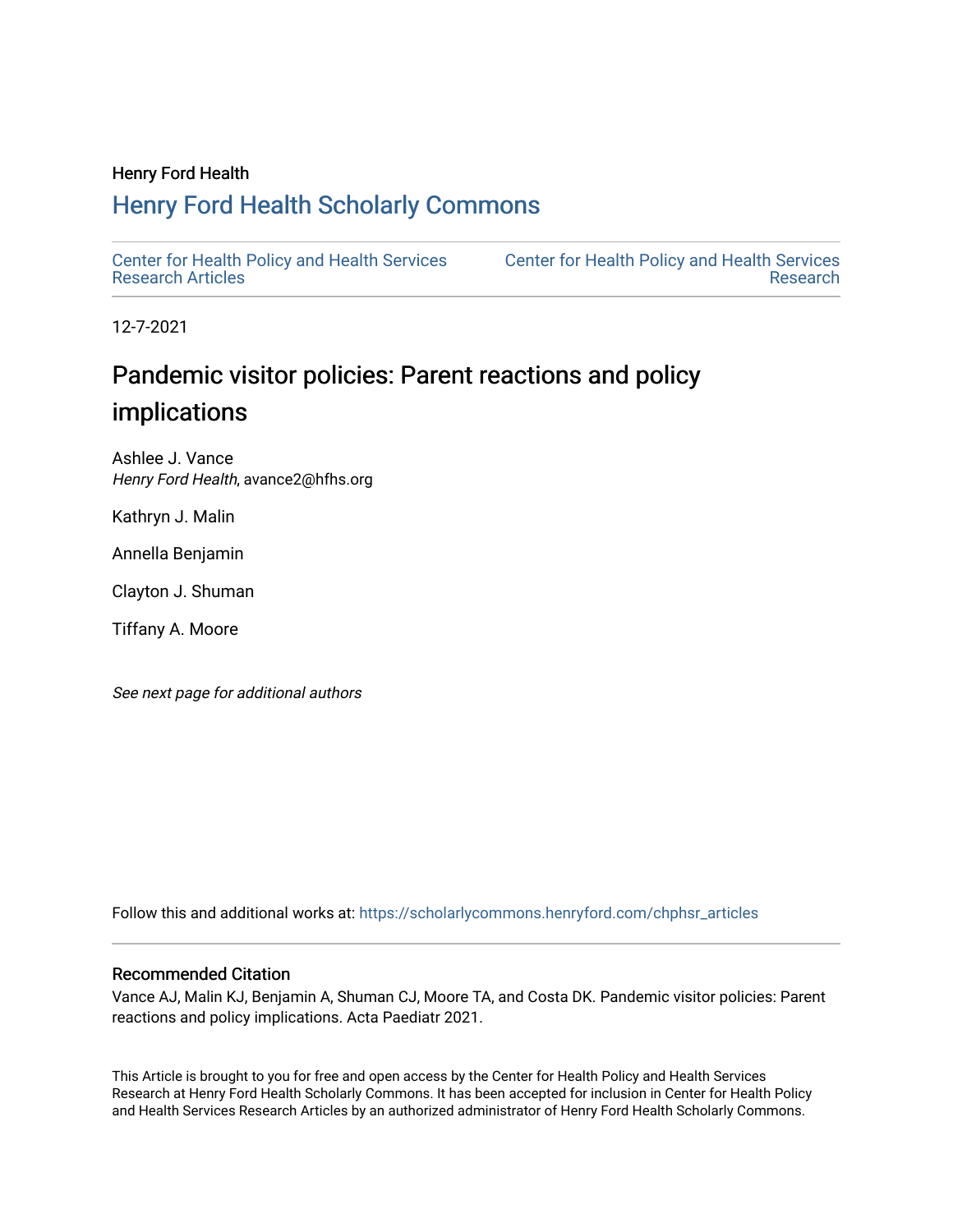### Authors

Ashlee J. Vance, Kathryn J. Malin, Annella Benjamin, Clayton J. Shuman, Tiffany A. Moore, and Deena K. Costa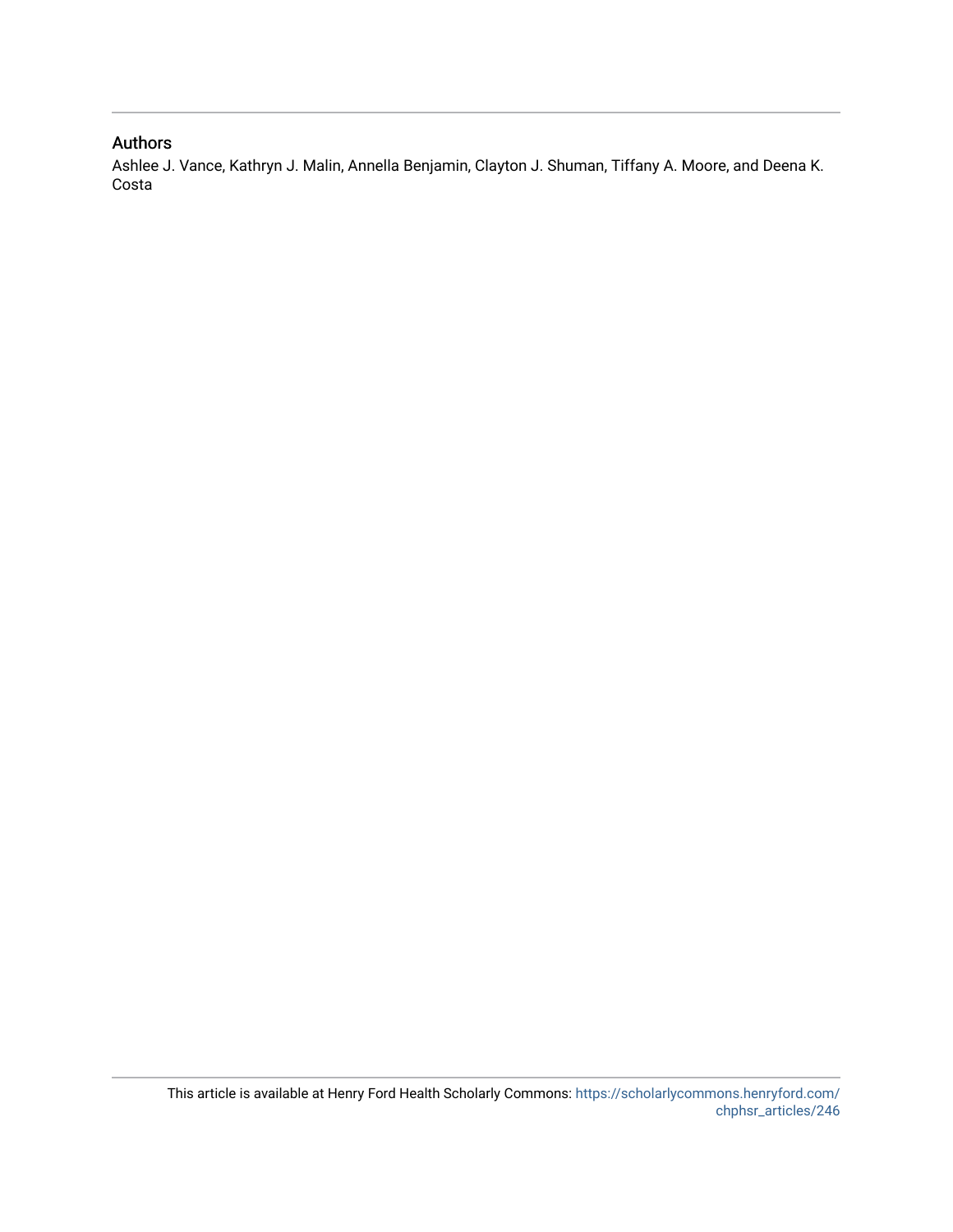### **BRIEF REPORT**

# ACTA PÆDIATRICA WILEY

## **Pandemic visitor policies: Parent reactions and policy implications**

In 2020, neonatal intensive care units (NICUs) modified visitation policies as a preventative measure to reduce SARS-CoV-2 transmission. Many NICUs limited the number of persons who could visit or denied visitation altogether. $1$  Visitation recommendations were sparse at the beginning of the pandemic, with the American Academy of Pediatrics recently providing visitor recommendations. Specific guidance for limiting visitors was only for SARS-CoV-2 positive patients, which recommended one essential visitor. In accordance with the recommendations, hospitals were encouraged to implement their own detailed policies.

A critical challenge in searching for the best way to value family presence while maintaining public health safety is consideration of ethical and practical implications of pandemic-related visitor policies. Knowing that infants and children are embedded in families, and caregiver presence is a critical component of hospital care, the potential impact of limited family presence (i.e. visitation restrictions) for hospitalised children could be profound. $2$  Even so, many policies are still in place that limit family presence, and there is a paucity of data describing parental reactions to pandemic visitor policies. While this analysis focuses on parent reactions from the NICU, there are important implications for all hospitalised children. Therefore, the purpose of this study was to report parental concerns and reactions to pandemic-related visitor policies.

Using a national, cross-sectional descriptive design, we collected parent comments to a free-text question, "Please share your visitation experience in the NICU as it relates to the COVID-19 pandemic." Parents, mothers and fathers, of the same infant, were eligible and encouraged to participate if they had an infant admitted to a NICU between February and July 2020. They were recruited via social media and completed the anonymous online survey, once, using REDCap. Further details about study are discussed elsewhere.<sup>3</sup> For this analysis, free-text responses to the above question were analysed using directed content analysis in NVivo 11 software. Coding was conducted independently by the first two authors using previous research to inform the initial coding scheme, including identifying the number of times a policy changed. Coding refinement and analytic decisions were agreed upon by both coders. The study was deemed exempt by the University of Michigan Institutional Review Board.

The sample included 155 parent responses (6 fathers and 149 mothers) about pandemic-related visitor policies from 36 states in the United States. Parents were on average 30 years old, married

Abbreviation: NICU neonatal intensive care unit

©2021 Foundation Acta Paediatrica. Published by John Wiley & Sons Ltd (72%) and white (75%). Prematurity (72%) was the most common reason for admission to the NICU, with an average hospital stay of 38 days, and most parents (46%) travelled less than 30 min to visit the NICU. There were reports of additional temporal restrictions in the policies such as allowing parents to change who visits on a daily (7%) or weekly basis (1%), limiting the number of visits each day or limiting hours (e.g. 2- or 4-h visits) (11%). Several parents (19%) reported on their experience with multiple changes to their hospital visitor policies (Table 1).

Based on the analysis of parental comments regarding pandemic visitor policies, parent concerns were summarised in two main categories: (1) the unintended consequences of visitor policies; and (2) devaluation of their essential role as a parent. Parent comments addressed concerns from both the parent who was able to visit and the parent who may have been excluded (i.e. fathers). The following exemplary quotes emphasise parental concerns related to visitation.

Unintended Consequences. *"Parents cannot visit together. When you child is so young and struggling it helps having support and the policy doesn't allow that."* (Father from Michigan*)*.

"*Being the only one here has been exhausting and to not be able to switch out with the other parent has left little to no time to recharge."* (Mother from New Jersey).

Parents Essential Role. "*The hospital as an institution put in place policies meant for the greater good, and yet seemingly not considering something that nurses and doctors have long practiced and preached: that family support of a baby in the neonatal intensive care unit is, in fact, essential, but hospital policies made that very difficult."* (Mother from Texas).

*"Hospital policies not in touch with lives reality of families making the impossible pain of baby in NICU even more impossible"* (Mother from Washington).

In sum, parents commented that these policies viewed them in an atomised way that did not acknowledge the family as a whole unit, which resulted in exacerbated feelings of disconnection, isolation, and excluded from care by such policies.

While well-intentioned, pandemic-related visitor policies did not align with the US Centers for Disease Control and Prevention (CDC) evolving guidance for masking, and social distance and the neuroscientific evidence encouraging unlimited parental presence. It is well known that parental presence improves parental well-being, bonding, and confidence, and infant development. Pandemic visitor policies accentuated emotional suffering of parents, who had a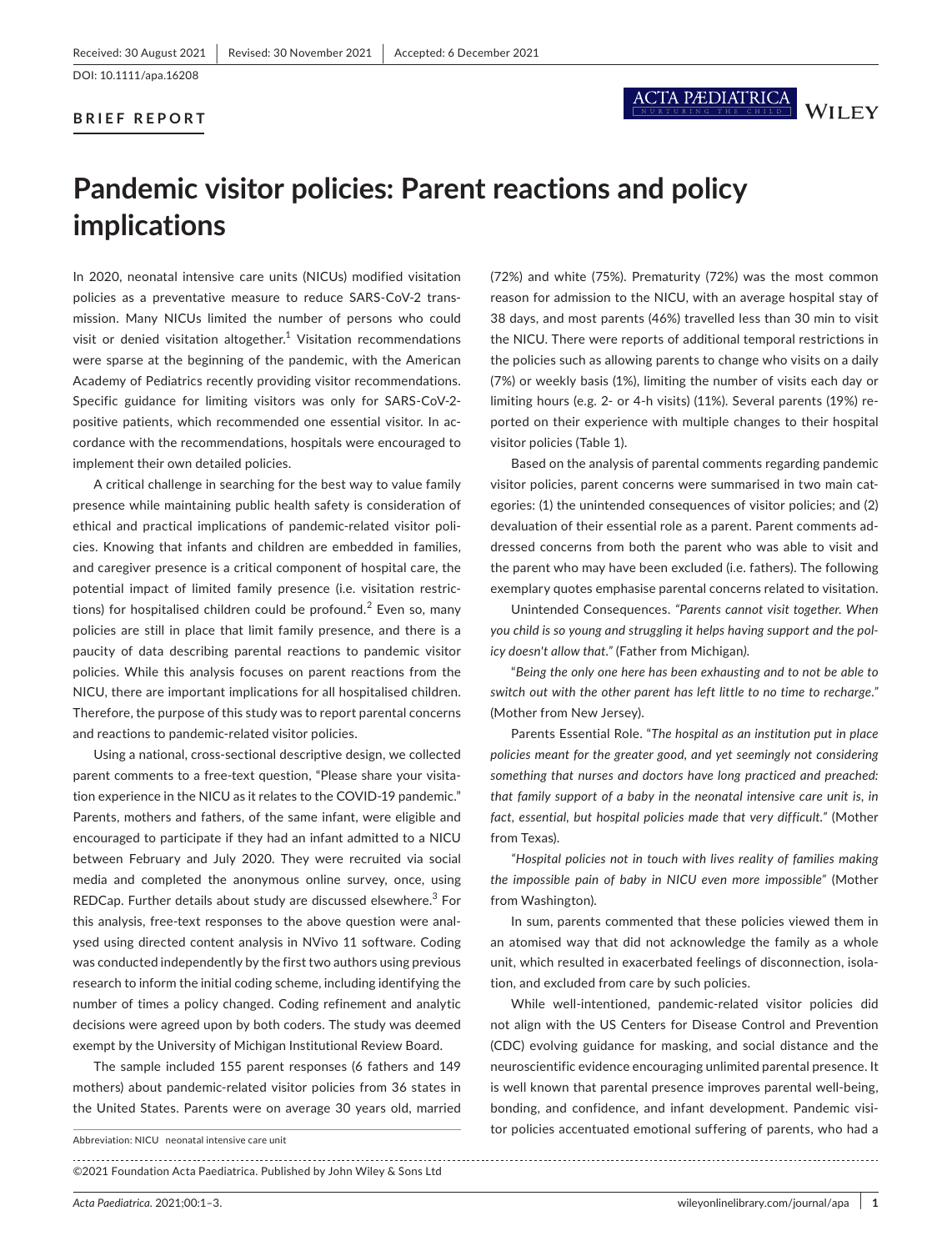### **TABLE 1** Parent reactions to changes with pandemic-related visitor policies<sup>a</sup>

| <b>Changes experienced</b><br>(parent responses) | <b>Exemplar quotes</b>                                                                                                                                                                                                                                                                                                                                                                                                                                                                                                                                                                                                                                                  |
|--------------------------------------------------|-------------------------------------------------------------------------------------------------------------------------------------------------------------------------------------------------------------------------------------------------------------------------------------------------------------------------------------------------------------------------------------------------------------------------------------------------------------------------------------------------------------------------------------------------------------------------------------------------------------------------------------------------------------------------|
| 1 change <sup>b</sup> ( $n = 11$ )               | "Then when the policy changed to switching weekly, you are asking a father who is working to take time off during a<br>pandemic where layoffs are common and a mother to not see her child for 7 days" (Mother of three from Louisiana)<br>"It was very emotional and physically draining. Not to mention it was very hard on my husband not being able to help me<br>and not being able to see his baby." (Mother of two from Arizona)                                                                                                                                                                                                                                 |
| 2 changes <sup>b</sup> ( $n = 6$ )               | "It went from whoever I wanted to see my child to just my husband and I were allowed, to just me. My husband didn't<br>see his child for over a month, which feels incredibly wrong. How can someone deny a parent access to their own<br>child?" (Mother of two from Texas)<br>"My husband was only allowed to be with our twins for 2 weeks until the enforce the policy for only one parent. Our<br>twins were in the NICU for 50 days. I had to go through most the NICU experiences alone." (Mother of one from<br>California)                                                                                                                                     |
| 3 changes <sup>b</sup> ( $n = 6$ )               | "Parents are not and should NOT be considered visitors. We are essential for the baby's health and all of us need to be<br>together as a family. We also need to be present to advocate for our baby. Mothers and babies should be considered<br>one unit, and mothers do need their partners for supportI will keep emphasizing the psychological toll this policy<br>took on us" (Father of two from Florida)<br>"The stress of separation was so excessive that neither of us could even enjoy our baby, fragile as she was" (Mother of<br>one from Michigan)                                                                                                        |
| 4 changes <sup>b</sup> ( $n = 5$ )               | When our baby was delivered at 27 weeks the visitation policy had been changed to one visitor a day, soon changed<br>to one visitor from 10-6, then it went to one visitor for 1 h a day, then to one visitor for 30 min and eventually no<br>visitors at all. Each visit was upsetting because I knew I had limited time with my baby. Once they went to no visitors,<br>I didn't see my child for days and they told us we couldn't see him until he was discharged. (Mother of one from<br>Louisiana)<br>We were not allowed to visit as a family. Many of the programs and classes once offered are no longer able to be held.<br>(Mother of one from Pennsylvania) |
| Daily change $(n = 1)$                           | "Visitor restrictions changed daily. We were terrified they were going to say we couldn't visit at some point. Each day we<br>were told something different regarding visiting hours and whether or not we could stay overnight." (Mother of three<br>from lowa)                                                                                                                                                                                                                                                                                                                                                                                                        |

a There were four types of pandemic-related visitor policies: (1) One parent allowed (50%), (2) two parents allowed (32%), (3) one parent designated, for the duration of hospitalisation (17%) and (4) no parents or visitors (2%). "One parent allowed" was defined as only one parent allowed at the bedside, even if both parents could alternate visiting.

 $^{\rm b}$ 1 change means a parent encountered 2 different policies, 2 changes mean a parent encountered 3 different policies, and so on.

child hospitalised in a NICU, and separated them from their support teams. Even limiting visitation to "one parent" exacerbated the already known stressors associated with a neonatal hospitalisation. In response, three professional organisations published a consensus statement advocating for parents' rights as essential.<sup>4</sup>

Many in the healthcare community remain concerned about the long-lasting consequences of pandemic-related visitor policies, especially for neonatal and paediatric patients. Long-term data evaluating the impact of limited parental presence on infant development and family outcomes is needed. To date, many pandemic policies are still in place in hospitals across the United States, $^1$  which raises ethical concerns as well. These policies often undermine established family-centred care practices and pose potential long-term psychological and medical risks to paediatric patients and their families.<sup>5</sup> It is vital that revision to these policies be considered so they realign with family-affirming care. Acknowledging and supporting the essential role of parental presence should be a priority when making policies to ensure safety and to provide quality care for all neonatal and paediatric patients.

### **FUNDING INFORMATION**

No external funding was provided in support of this manuscript.

### **CONFLICT OF INTEREST**

There are no conflicts of interest to disclose from any authors on this work.

> Ashlee J. Vance<sup>[1](https://orcid.org/0000-0003-0284-3995)</sup> Kathryn J. Malin<sup>2</sup> Annella Benjamin<sup>3</sup> Clayton J. Shuman<sup>4</sup> Tiffany A. Moore<sup>5</sup> Deena K. Costa<sup>6</sup>

1 *Center for Health Policy and Health Services Research, Henry Ford Health System, Detroit, Michigan, USA* 2 *Children's Hospital of Wisconsin, College of Nursing, Marquette University, Milwaukee, Wisconsin, USA* 3 *University of Michigan, Ann Arbor, Michigan, USA* 4 *School of Nursing, Institute for Healthcare Policy and Innovation, University of Michigan, Ann Arbor, Michigan, USA* 5 *College of Nursing, University of Nebraska Medical Center, Omaha, Nebraska, USA* 6 *School of Nursing, Institute for Healthcare Policy and Innovation, University of Michigan, Ann Arbor, Michigan, USA*